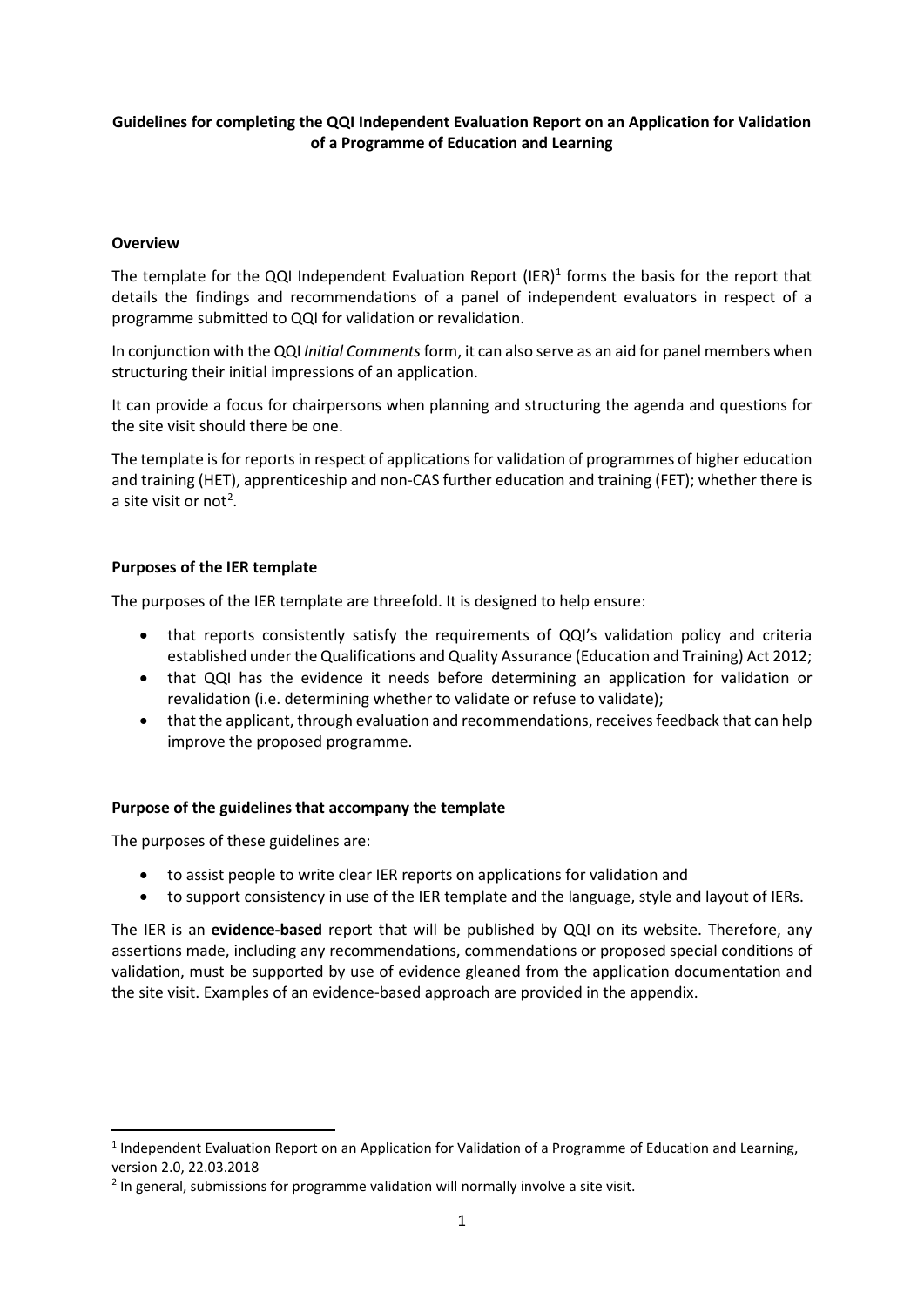#### **Importance of an evidence based approach**

Evaluation panels are engaged by QQI to evaluate programmes on its behalf. The QQI Programme and Awards Executive Committee (PAEC) considers the report of a panel at its meetings and its determination of an application for validation is informed by the IER (see section 7 of *Core Policies and Criteria for the Validation by QQI of Programmes of Education and Training*). To support QQI's determination effectively, the IER must provide a clear, valid and reliable evaluation of the application against each of QQI's validation criteria and it must be consistent with QQI's validation policies.

The IER must clearly set out the reasons for the overall recommendation on whether or not QQI can be satisfied that the application meets its validation criteria. When recommending that a programme be refused validation, it is especially important to indicate all the reasons for this together with the underpinning evidence<sup>3</sup> drawn from the submission documents, and where applicable, the site visit. Report writers should note that QQI is required by law<sup>[4](#page-1-1)</sup> to give reasons for a refusal. They should also note that all QQI validation determinations are subject to appeal and that the report will be fundamental evidence in such an appeal.

For each criterion, the report must succinctly set out the evidence that led the panel to conclude that the criterion in question has (or has not) been met. The supporting evidence may be indicative rather than exhaustive.

Note that QQI may disregard or reject an independent evaluation report at any stage if it is not satisfied that the report is consistent with QQI's validation policy and criteria or if QQI lacks confidence in any aspect of the independent evaluation process. As a general rule, QQI will instigate a new independent evaluation process in these circumstances.

#### **Reporting requirements**

Where an application for validation includes embedded programmes, the evaluations of both the principal and embedded programmes/awardsshould be included in one IER. Nevertheless, a complete evaluation of each programme against the validation criteria is required.

Where an evaluation panel is recommending that QQI refuses validation of an embedded programme, a separate IER is required for that programme. This is for administrative convenience.

#### **Disclaimer**

The examples provided in the document are for illustrative purposes only and do not provide the definitive "solution" to drafting an IER.

<span id="page-1-0"></span><sup>&</sup>lt;sup>3</sup> Evidence, in this context can also mean the lack of evidence in the submission or adduced at the meeting in connection with any of the criteria (or sub-criteria) of validation

<span id="page-1-1"></span><sup>4</sup> Qualifications and Quality Assurance Act 2012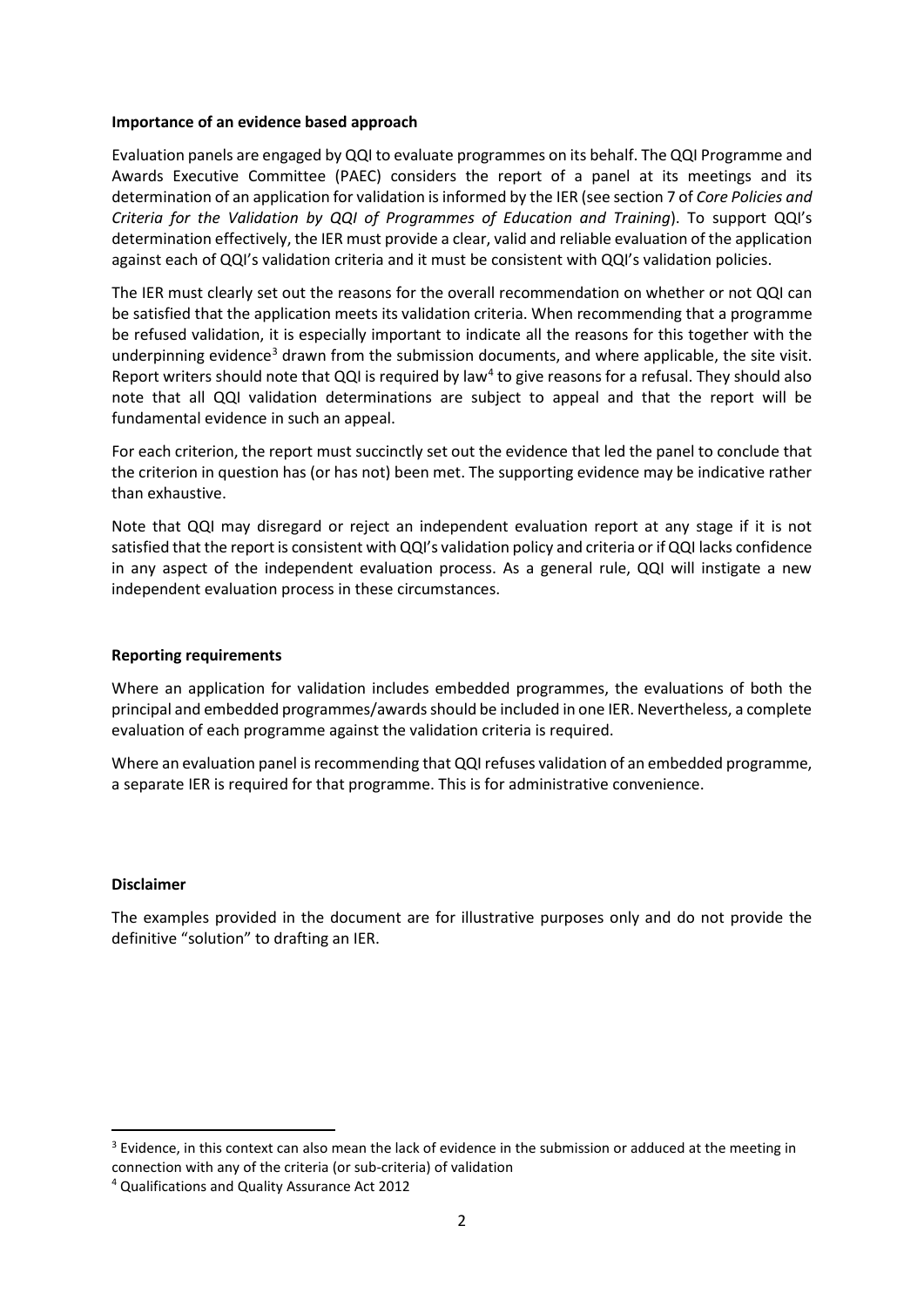# **I. Completing the template**

Further instructions for preparing the IER are available at page 5 of the IER template.

Note that – where there is consensus among panel members, as there normally will be – the IER will represent the panel's view. Where consensus cannot be achieved, differing views may be expressed in the IER.

Note that individuals representing either the provider or panel should not normally be named in the body-of the IER, other than in recording who has attended meetings with the panel. Similarly, no personal information relating to the panel or representatives of the provider should be included in the report, other than the name, panel role and principal occupation of the panel members in Part 1 and the roles of provider representatives who met with the panel.

# **A. General comments with regard to style**

- Collective nouns (such as 'panel', 'provider', and so on) should always take the singular form, e.g. *'The panel proposes as a condition of validation that…'* as opposed to *'The panel propose...'*.
- Only proper nouns, abbreviations, acronyms, titles of policies, documents and standards should be capitalised (e.g. 'Awards Standards – Science, QQI').
- The IER should, on the whole, be drafted using the present tense (e.g. *"The panel recommends that…"*).
- Avoid using subjective language, for example, "*the panel is concerned…*", or "*the panel is impressed…*".

# **B. Completing the IER**

### **I. Part 1A**

The evaluators' names, roles ('chair', 'secretary', 'industry representative', 'subject-matter expert', 'QA reviewer', or – for programmes of higher education and training on the National Framework of Qualifications and above – 'student') and principal occupation (in complete form  $-$  i.e. no abbreviations or acronyms) should be entered in the table on p. 3 of the IER template.

### I. **Part 1B**

All fields in Part 1B applicable to the programme in question should be completed. Note that this aims to characterise the programme as proposed (or as finally proposed following minor changes). Relevant information is likely be found in the application documentation. The accuracy and viability of the information **must** be confirmed (e.g. the minimum and maximum numbers of learners must be realistic, the number of wholetime equivalent (WTE) academic staff dedicated exclusively to the programme ). **Note that minor amendments with respect to the original documentation are often required in this part (e.g. changes to enrolment interval, delivery mode, etc.).**

### **II. Part 1C – Evaluation of the case for an extension of the approved scope of provision**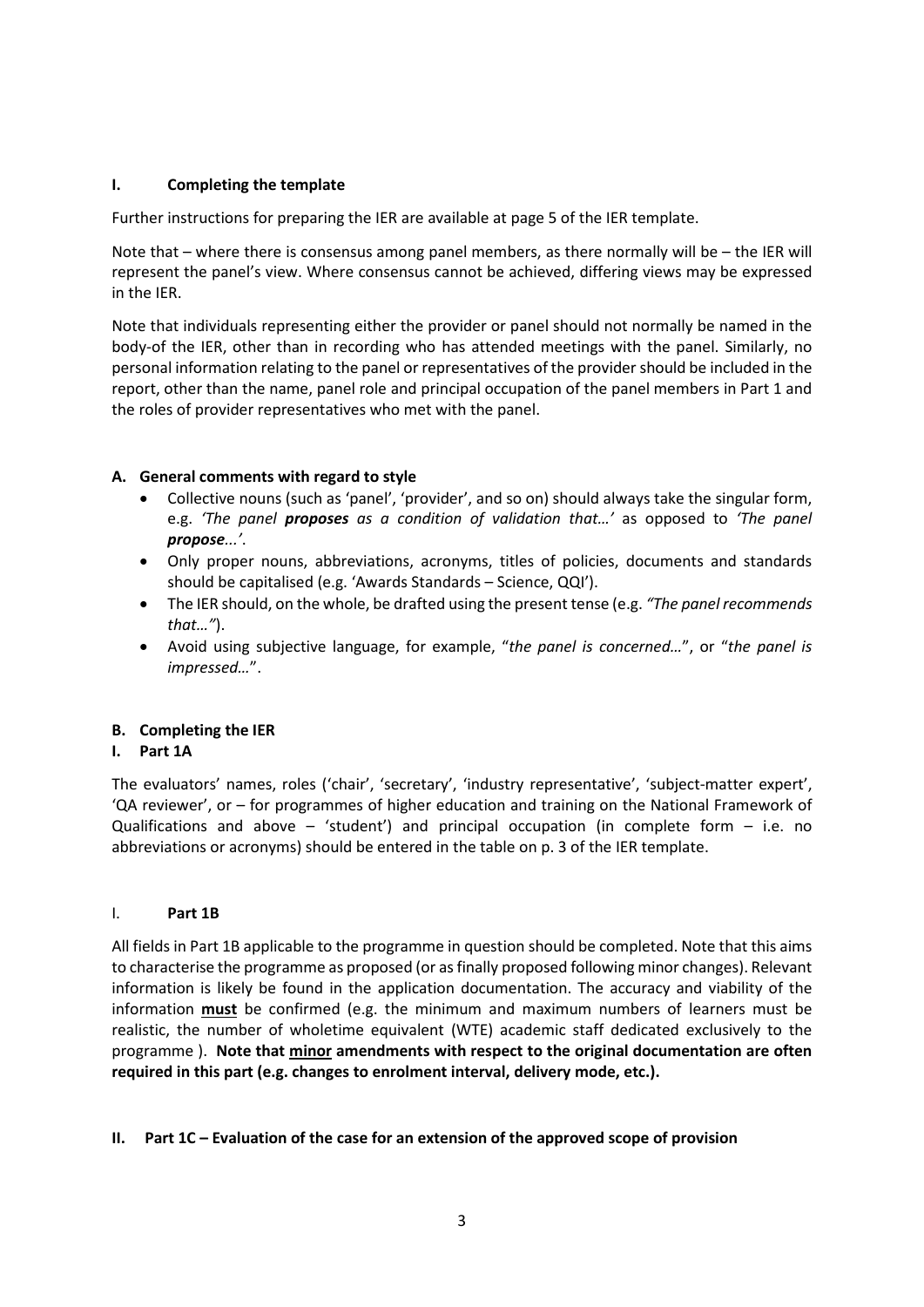This section should be completed only in cases where the provider requires an extension of its approved scope of provision. An extension would be required, e.g., if a programme is in a new field of learning, or if it leads to an award at a new NFQ level for the applicant. An extension of scope is also required, for example, in instances where a provider wishes to provide apprenticeship programmes, but has not previously done so.

If the provider does not require an extension of its scope of provision, 'N/A' should be entered in the box in Part 1(a).

QQI will notify the panel in advance of the site visit if an extension of the provider's scope of provision is required.

# **IV. Part 2A – Evaluation against the validation criteria**

# **1. General information**

When completing the parts of the template that deal with the criteria, the report writer must indicate for each criterion whether it has been met comprehensively (*'yes'*), has not quite been met but where there are only minor deficiencies ('*partially'*), or has not been met where there are major deficiencies ('*no'*). Note that '*partially' means* the criterion has not been met, but if the minor deficiencies are corrected, the criterion could be met*.* If special conditions of validation are proposed these should be set out clearly and it should be clear whether they are proposed as preconditions (to be met before validation).

# **Yes**

Where a criterion has been met, the report writer should specify this underneath the criterion as follows:

*The panel has evaluated the programme having regard to the criterion and sub-criteria and recommends that QQI can be satisfied that the programme meets this criterion.*

The best supporting evidence for the positive outcome must be included. Additionally, the panel may include recommendations to the provider for the improvement of the programme.

### **Partially**

Where a criterion has been met partially, the report writer should specify this underneath the criterion as follows:

*"The panel has evaluated the programme having regard to the criterion and sub-criteria and recommends that QQI can be satisfied that programme partially meets this criterion. The minor deficiencies are: "*

The best supporting evidence must be included for the positive findings along with all of the reasons why the programme does not (fully) meet the criterion. The panel may recommend special conditions of validation. Additionally, the panel may include recommendations to the provider for the improvement of the programme.

# **No**

*"The panel has evaluated the programme having regard to the criterion and sub-criteria and recommends that QQI cannot be satisfied that the proposed programme meets this criterion. The major deficiencies are: -"*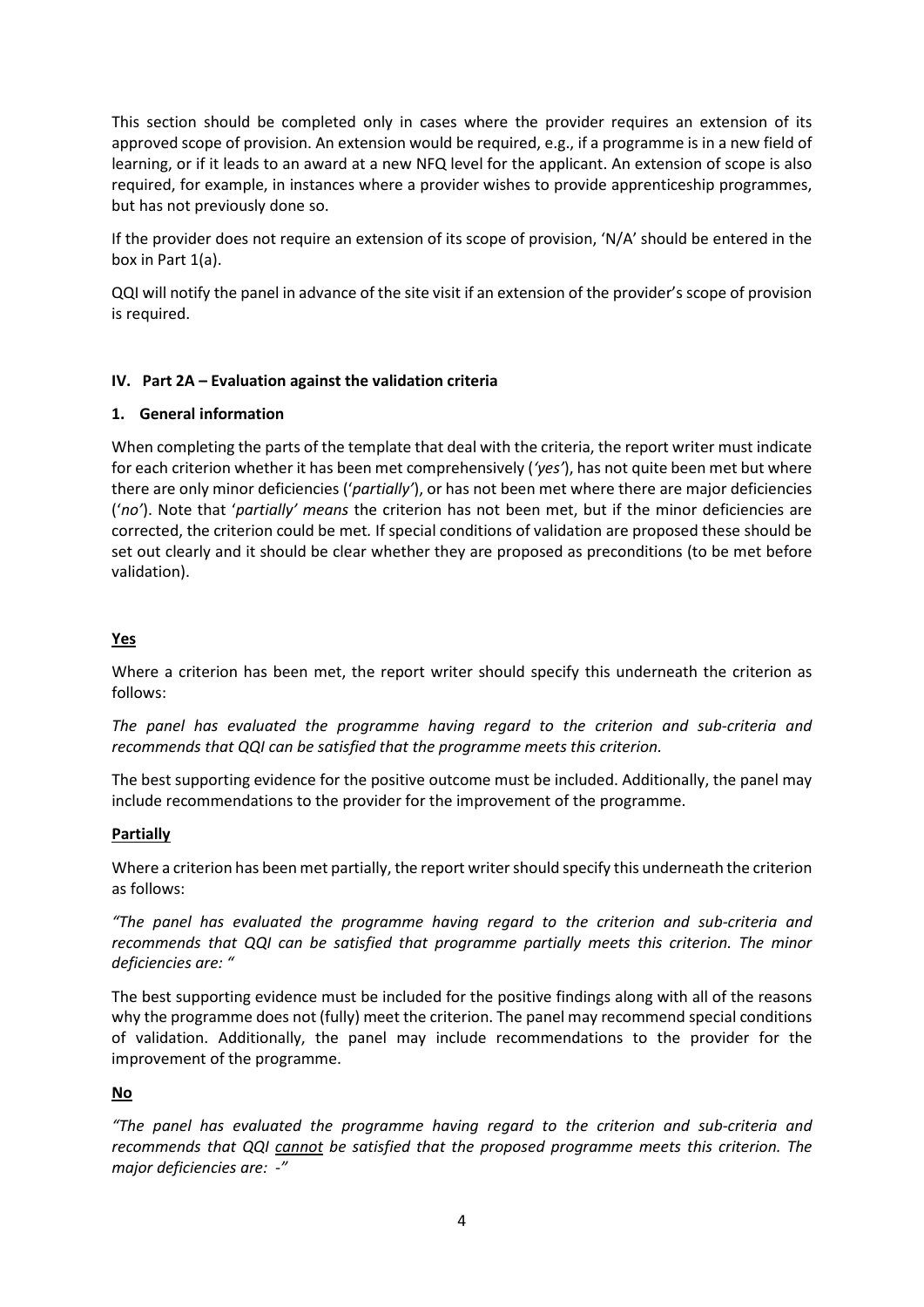The best supporting evidence must be included for any positive findings along with all of the reasons why the programme does not meet the criterion. Additionally, the panel may include recommendations to the provider for the improvement of the programme.

# **Generally**

For each criterion give precise reasons for the conclusions organised under each of the 12 criteria (for the programme and each embedded programme and any modules proposed to lead to QQI awards) citing supporting evidence. Although the report must address each of the 12 criteria, it is not required to refer systematically and explicitly to each and every individual sub-criterion in the written report.

Panels are required to comment explicitly against a specific applicable sub-criterion if it has not been met, or if a related aspect of the programme is particularly noteworthy or commendable. Nevertheless, the sub-criteria do need to be systematically *considered* by the panel during the evaluation. Notably, they inform the interpretation of the criterion that they support. Furthermore, providers are required to address them all systematically and explicitly in their self-evaluations.

# **V. Criterion 6 –** *There are sufficient qualified and capable programme staff available to implement the programme as planned*

Providers are required to indicate the overall WTE (whole-time equivalent) staff (dedicated exclusively to this programme)/learner ratio in their programme document. Panels should comment on the appropriateness of this under criterion 6.

### **VI. Part 2B**

### **Recommendation to QQI**

# **1. Overall recommendation to QQI**

Indicate whether the programme is 'satisfactory', 'satisfactory subject to proposed special conditions', or 'not satisfactory'. See section 6 of *Core Policies and Criteria for the Validation by QQI of Programmes of Education and Training*.

When drafting the IER, any **recommendations to the provider** and **proposed special conditions of validation** should be inserted under the relevant criterion within the body of the IER in **bold text**. They must then be replicated respectively under the headings '*summary of recommendations to the provider' and* '*summary of proposed special conditions of validation'*.

# **2. Proposed special conditions of validation**

Keep in mind that proposed special conditions of validation are proposals made by the panel to the QQI Programme and Awards Executive Committee and must be phrased as such.

Note the distinction between conditions and recommendations(next section). Recommendations are generally drafted for the provider's benefit (programme improvement).

The report writer must stipulate that, *"The panel proposes as a special condition of validation that…"*.

It is incorrect to state, *"The panel requires that…",* or *"It shall be a condition of validation that…"*.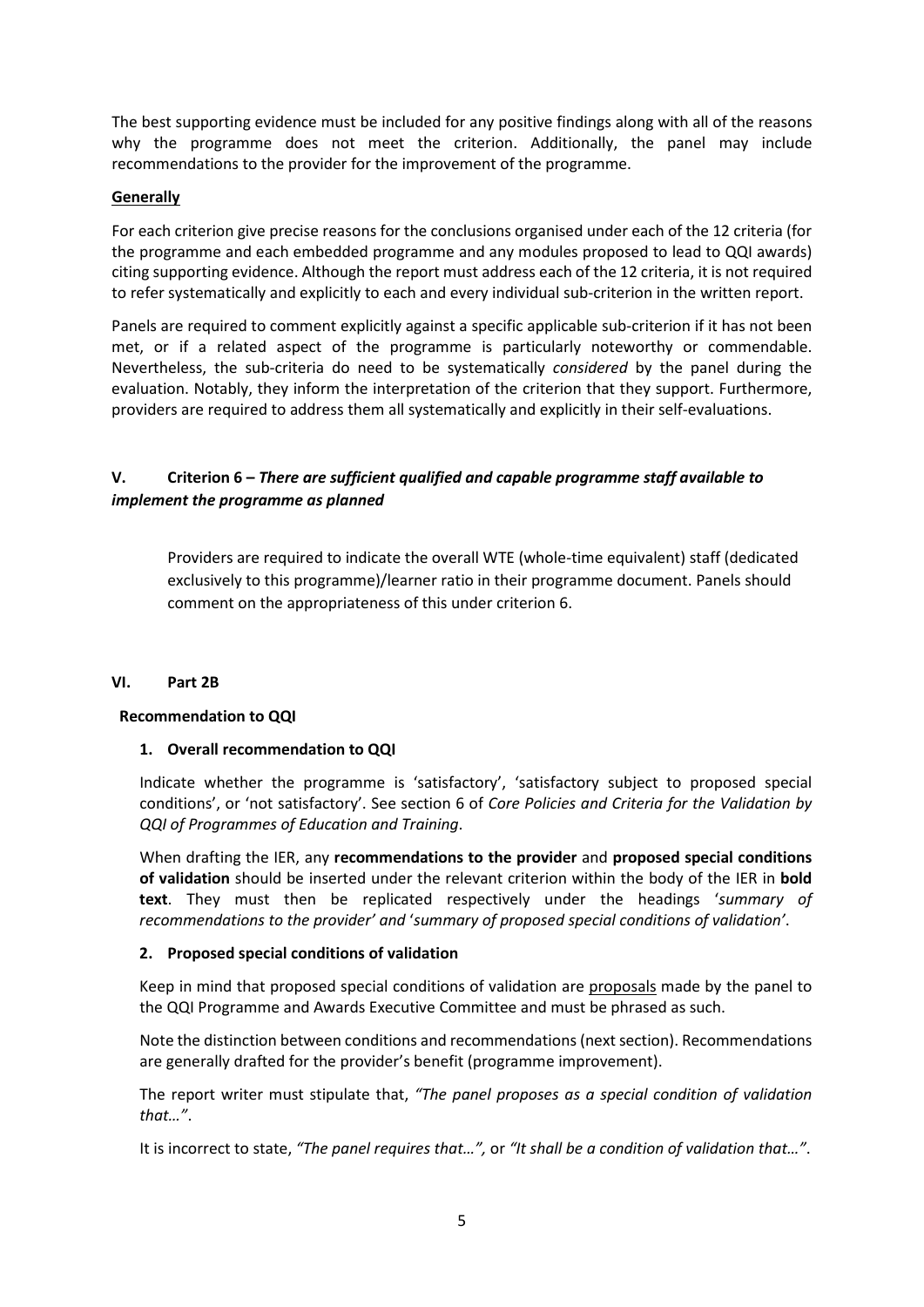There must be rationale for each proposed condition. This may be implicit but must never be obscure. Conditions should be clear and as succinct as possible to facilitate efficient follow-up. An overarching condition may, for example, seek a satisfactory response to a set of more detailed recommendations. Generally, proposed conditions set out what needs to be addressed rather than how. Recommendations are more flexible in that regard.

In general, if the overall recommendation to QQI is satisfactory subject to proposed special conditions, these should be specified with proposed timescalesfor compliance for each condition. Special conditions may include proposed pre-validation conditions i.e. proposed (minor) things to be done to a programme that almost fully meets the validation criteria before QQI makes a determination. See section 6 of *Core Policies and Criteria for the Validation by QQI of Programmes of Education and Training*.

Frequently, if a panel recommends that a programme be validated subject to proposed special conditions, the provider must meet the conditions before the programme can be validated by QQI. Note that, in some cases, special conditions may not have to be met before validation, but by a specific future date.

It needs to be remembered that proposed special conditions of validation **are for minor matters**. If there are major deficiencies, then a "Not Satisfactory" recommendation is warranted.

# **3. Recommendations**

Generally, validation reports include recommendations to the provider. These are intended to help providers enhance their programmes. Providers do not have to implement these to ensure validation (although they are expected to consider them and address them in their responses to IERs). Recommendations cannot, therefore, be used in lieu of conditions.

Even where the IER recommends that the programme is 'Not Satisfactory', the inclusion of recommendations can help the provider who may wish to modify the proposed programme and make a new application for validation.

Recommendations should be stated as follows: *"It is recommended that…"*.

### **4. Commendations**

A panel may include commendations in the IER **but** these should be reserved for exemplary practice only. A programme that simply meets the criteria is not commendable.

### **5. Declarations of Evaluators' Interests**

Any interests declared by evaluators on QQI's *Considerations for independent evaluators in QQI Validation Processes (including conflicts of interest matters)* form, or any that emerge at another point during the validation process, must be included in this section. The report writer should provide sufficient context so that the reason why the interest is being noted in the IER is clear to the reader.

### **VII. Part 3: Programme schedule(s)**

If the panel recommends the programme as 'satisfactory', the finalised proposed programme schedule should be included. **QQI will insert the programme schedule(s) here.** If the programme is being provided on both a full and part-time basis, programme schedules for both modes will be inserted.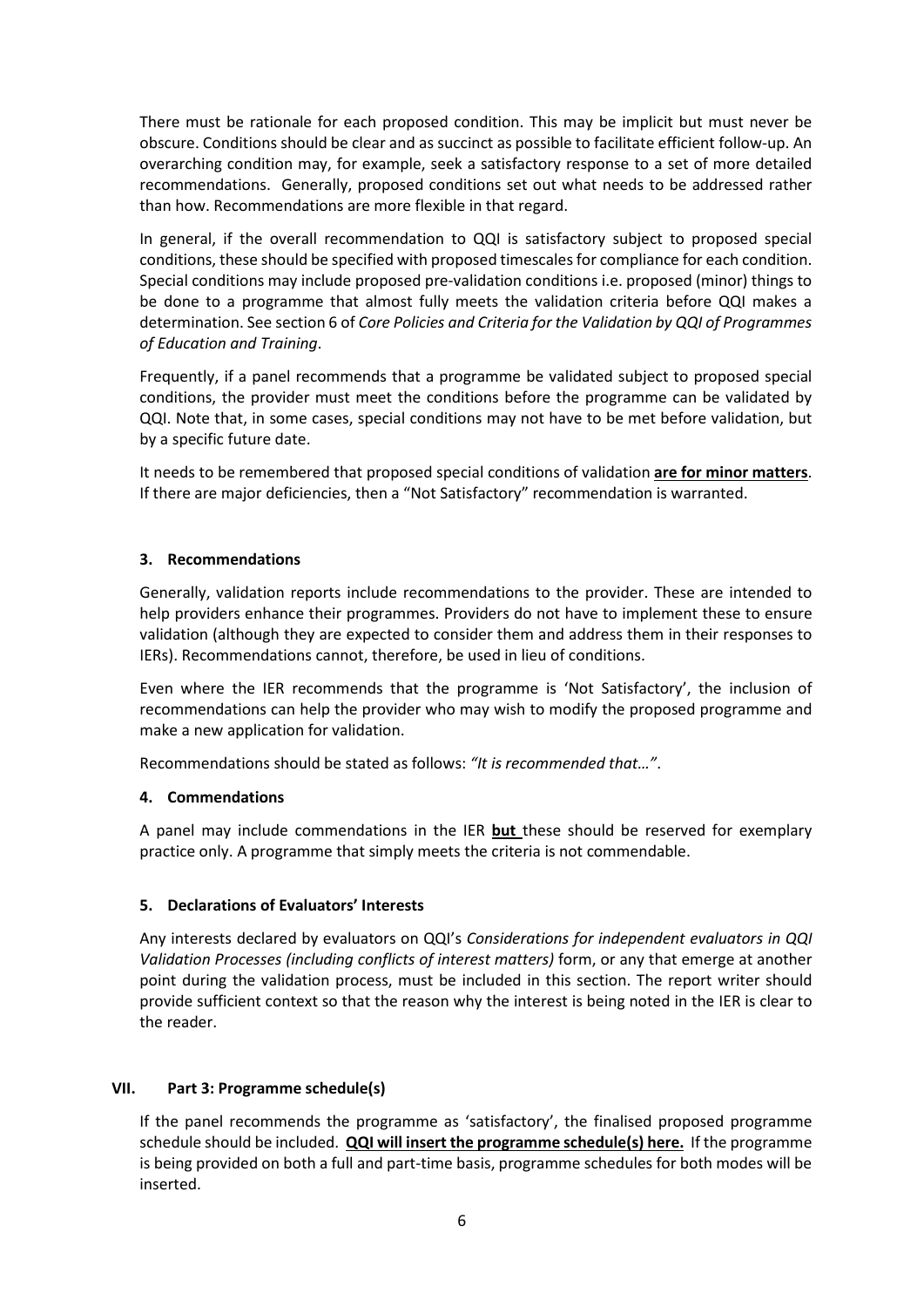If the first draft of the report recommends 'satisfactory subject to proposed special conditions' QQI may invite the provider to address the proposed conditions and submit revised documentation, this will generally be referred back to the panel for desk review. Changes to the original programme schedule may be required.

#### **VIII. Appendices**

Appendices should be added to the IER to provide details of provider representatives (limiting detail to roles e.g. 10 members of staff that would be teaching on the programme) at the site visit, the site visit agenda, the documentation considered by the panel and, where applicable, to note any supplementary statements by the panel in respect of the provider's response and any minor revisions made on the foot of the first draft of the IER.

Appendix

### **Examples of good practice and an evidence-based approach.**

**Please note that the examples provided below are a guide only and are based on fictitious scenarios.** 

If a panel is satisfied that a criterion or sub-criterion has been met, the report writer should not simply copy and paste the sub-criteria, confirming that they have been complied with. The report template contains the criteria and sub criteria and therefore copying or paraphrasing them adds no useful information.

For example, in reference to sub-criterion 3 (a), it is not sufficient to restate:

*"The development of the programme and the intended programme learning outcomes has sought out and taken into account the views of stakeholders such as learners, graduates, teachers, lecturers, education and training institutions, employers, statutory bodies, regulatory bodies, the international scientific and academic communities, professional bodies and equivalent associations, trades unions, and social and community representatives..."*

Rather, in relation to this sub-criterion, the report writer should provide compelling evidence of what caused the panel to reach its decision. In this case, the report writer should set out examples of the evidence presented in respect of stakeholder consultation. Note that this evidence does not need to be exhaustive.

In order to assist report writers, a number of examples are set out below. As they are not based on a specific programme document, they are, by necessity, somewhat vaguer than the commentary in a 'real' IER would need to be.

### **Example: Highlighting commendable aspects of a programme**

A panel may include commendations in the IER but these should be reserved for exemplary practice only. Normal practice that would be expected in any validation submission is not grounds for commendation.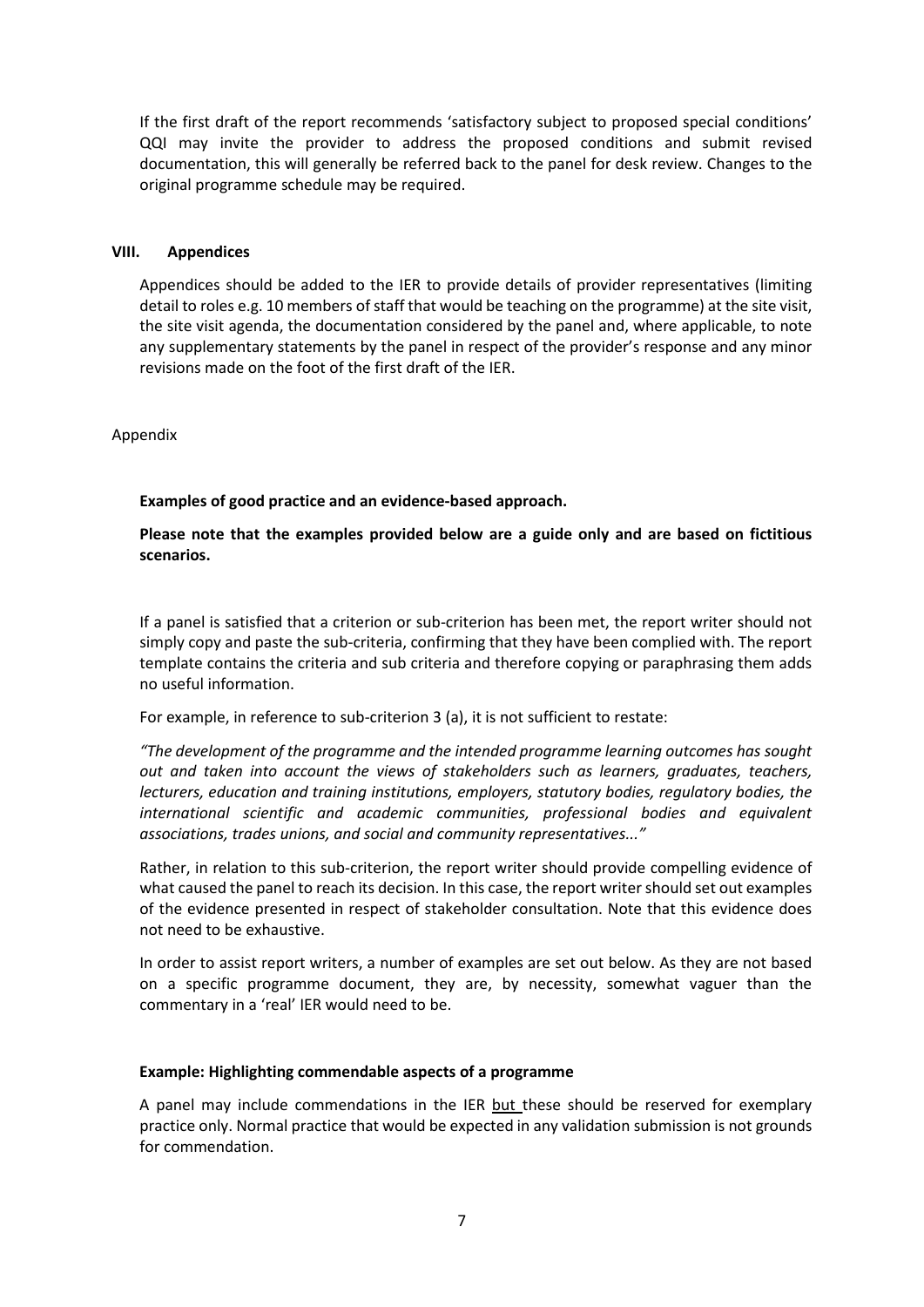In the following example a panel reports positively on industry consultation during the development of the programme. It supported its assertion by referring to the fact that the provider had

- identified stakeholders,
- consulted stakeholders,
- taken stakeholder views into account,

and provide examples of each of these elements.

*"The panel notes the comprehensive engagement of employer and professional body stakeholders throughout the development of this programme. A core group of representatives from across the sector, which included leading employers and professional bodies in the field (e.g. ABC ltd., XYZ Professional Organisation), was identified during the initial stages of the programme's development and asked to outline deficits and gaps in the skill-sets of current graduates in this discipline. They were also requested to identify attributes that they would expect graduates to have. This comprehensive feedback was instrumental in compiling an occupational profile, which has clearly informed the design and the learning outcomes of the programme.*

*Based on the evidence supplied in the programme documentation and discussions at the site visit, the panel is satisfied that the programme learning outcomes will provide learners with the knowledge, skill and competence required to gain employment in the relevant sector".*

This level of consultation would be expected of providers when developing a programme. This is an example of good practice, but is not worthy of commendation.

Similarly, engagement between a provider's staff and students is expected in higher education institutions. Therefore, it should not be subject of commendation, unless it provides a good example of innovative practice that would have relevance beyond this programme, this institution and other institutions. If a practice is deemed to be commendable, then evidence should be provided that underlines, for example, its transferability, comprehensiveness, effectiveness, innovativeness and inclusiveness etc.

# **Example: Highlighting deficiencies in a programme that a criterion has not been met that might lead to a recommendation to refuse validation.**

In the following example, the report writer referred to what the panel viewed as insufficient industry consultation during the development of the programme and supports this assertion by referring to specific evidence. They state that the provider had:

- neither identified nor consulted a suitable number of stakeholders,
- in some cases, consulted with representatives selected from areas with little relevance to the programme.

The report writer then provides concrete examples to illustrate their point and makes recommendations as to how the provider should rectify the deficiencies.

*"The panel considers that the level of engagement with industry stakeholders during the programme's development was insufficient to ensure that representative prospective employers*